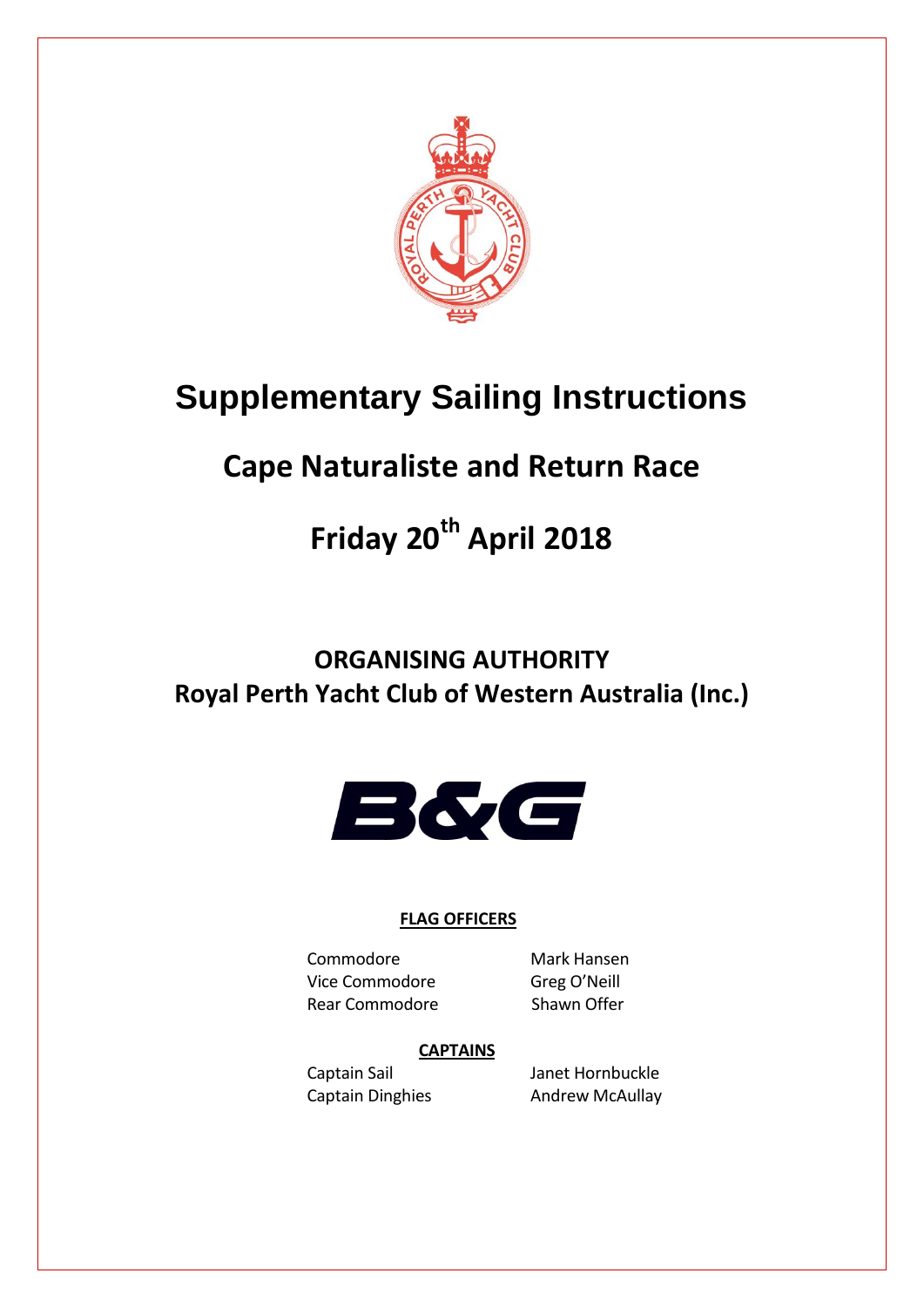## **CONTACT LIST**

#### **RACE OFFICER**

Trevor Milton – 0419 280 268

#### **Race Control FSC Radio Room**

9430 6063

#### **Race Committee**

Greg O'Neill – 0408 948 779 Janet Hornbuckle – 0437 080 037 Trevor Milton – 0419 280 268 Stuart Walton – 0419 970 004 Hayden Swanson – 0488 058 207

#### **Radio Contacts**

Race Control – VHF Ch 82 or HF 4146

#### **Sea Rescue Groups VHF Ch 16**

Mandurah Volunteer Marine Rescue - 0409 081 801 Bunbury Sea Rescue - 0422 438 709 Busselton Sea Rescue - 0407 755 715 Cape Naturaliste Sea Rescue – 0438 553 594 Fremantle Water Police – 131 444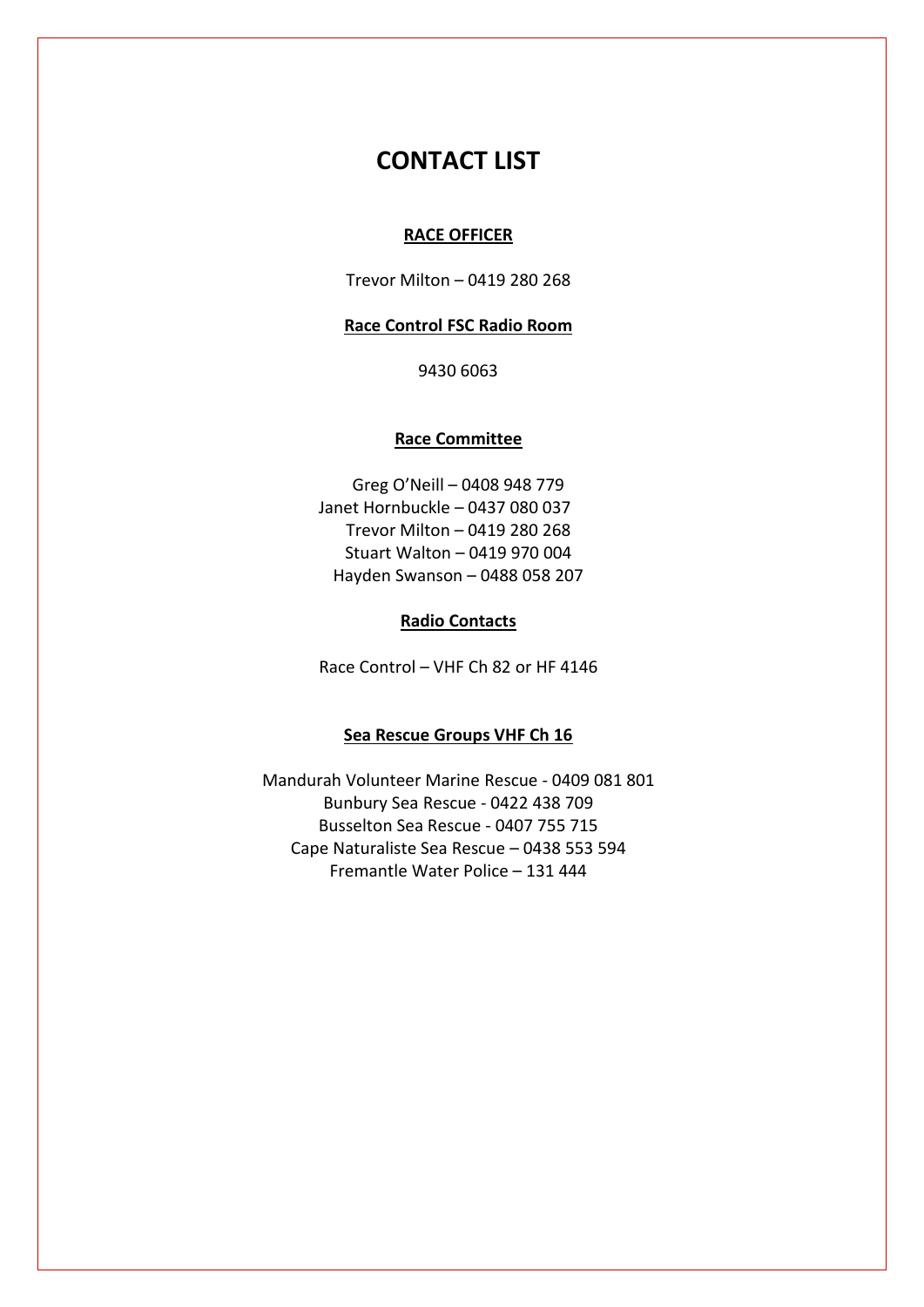## **SUPPLEMENTARY SAILING INSTRUCTIONS**

#### **1. RULES**

- 1.1 The race is governed by the Notice of Race, the Sailing Instructions published in the YWA Offshore Handbook 2017/18 and by these Supplementary Sailing Instructions. In the event of conflict, these supplementary Sailing Instructions will prevail.
- 1.2 WS rule Appendix WP Rules for racing around waypoints shall apply. See S.I attachment.

#### **2. START TIMES**

Warning Signal Division 1, 2 & DH 1755 The start boat will be "Challenger" flying a RPYC burgee.

#### **3. CREW LISTS and PLB's**

3.1 Confirmation of the number of crew on board, and that there are registered PLB's for each crew, will be requested by Race Control during the radio check for each boat.

#### **4. RADIO COMMUNICATION PROCEDURE:**

4.1.1 PRE RACE RADIO CHECKS

Offshore Race Control radio office will open at 1700 hours Friday 20<sup>th</sup> April 2018 for radio checks on VHF Ch 72, plus HF 4146 for boats with HF radio.

- 4.1.2 Any changes to the Sailing Instructions will be broadcast on Channel 72 prior to the start.
- 4.1.3 The final seconds of each timing sequence may be broadcast on VHF Channel 72.
- 4.1.4 A boat shall be capable of communicating on VHF Channel 82 prior to starting the race. This changes ORWA S.I 17.1.2 and 17.3

#### 4.2 LISTENING WATCH

All boats shall maintain a continuous dual listening watch on VHF Channel 16 and VHF Channel 82. This changes ORWA S.I 17.3. Breaches of this S.S.I 4.2 shall not be grounds for a boat to protest. This alters RRS 60.1 (a)

#### 4.3 RACE COMMUNICATIONS Primary Race communications will be conducted on VHF Ch 82.

#### **5. POSITION REPORTS** (SI 17.4).

- 5.1 Position reports will start at 2315 for boats using VHF Ch 82 then every 6 hours thereafter. When boats using VHF lose communications with Race Control on Ch 82, position reports may be conducted on VHF Ch 72 to one of the capable boats which will relay the outstanding VHF boat positions.
- 5.2 An additional mandatory radio report is required by all boats when rounding the western south passage transit beacon prior to the finish by calling "Race Control" VHF Ch 82.

#### **6**. **YELLOW BRICK TRACKERS**

Yellow Brick trackers will be provided by the O.A. and can be collected at the race briefing and shall be placed on the boat by the skipper. At the completion of the race trackers can be returned to the Fremantle Sailing Club Radio Room or RPYC Crawley. Failure to return the tracker will result in the Skipper being charged for the replacement cost.

#### **7. SAFETY COVER**

Please be aware that you may see vessels from various Sea Rescue Groups over the duration of the race, they are using the race as a training exercise and are on standby if required. The contact details for each Sea Rescue group can be found in the front of this document.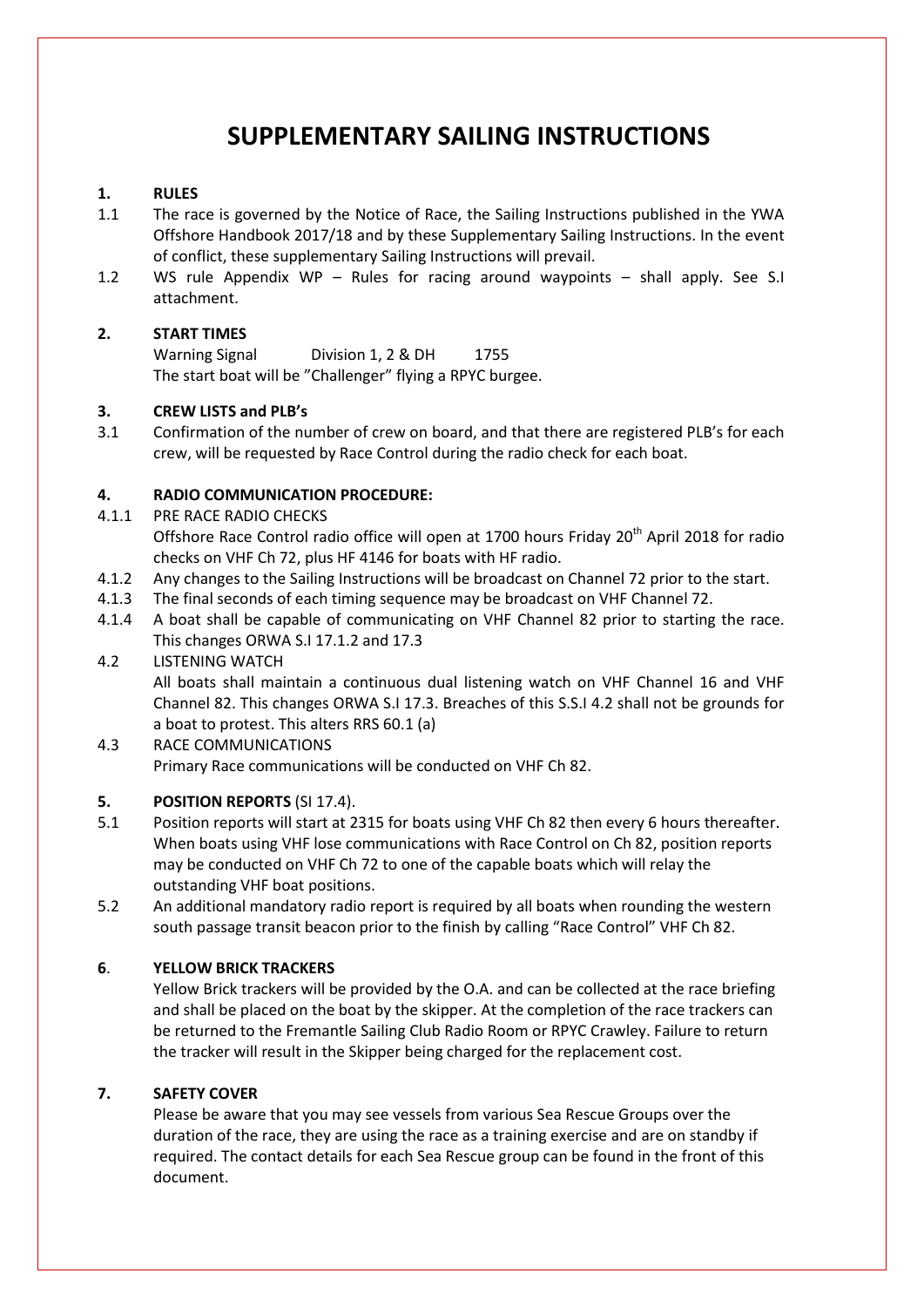#### **8. CHANGES TO THE RACING RULES**

- 8.1 RRS Rule 41(C) is deleted and replaced by:
- 8.1.1 A boat shall not receive help from any outside source, except: Help in the form of information that is freely available to all boats, which shall include navigational, weather, tide or current information from any source that is available to all boats whether or not by payment of fee or subscription, but shall not include any information gathered or the subject of interpretation by, or any advice received from, any source not on board the boat and that is specific to the boat and it's situation (By the way of example and interpretation: downloading charts, weather and/or tidal GRIB files from subscription services, or having messages or information passed to the boat in its pure form, is permitted, but receiving messages or information which is the result of interpretation as it applies to the boat is not permitted.) This amends Rule 41(c).

#### **9. WAYPOINTS**

9.1 The position of the rounding points at Bunker Bay and off Busselton will be specified solely by GPS waypoints, there will be no physical mark. The coordinates for this mark are as follows:

| <b>Bunker Bay Waypoint:</b> | 33º 33.7S | 115º 05.3E |
|-----------------------------|-----------|------------|
| <b>Busselton Waypoint:</b>  | 33° 28.25 | 115° 22.5E |

- 9.2 Boats shall pass the specified position using GPS facilities, in the direction specified in the course.
- 9.3 GPS Datum:

The GPS position specified for both the Bunker Bay and Busselton Waypoints in 9.1 shall use the WGS84 datum. Competitors are advised to check that the GPS they are using is set to this datum.

#### **10. PROOF OF ROUNDING A WAYPOINT**

- 10.1 A boat may be required by the Race Committee or Protest Committee to provide evidence, in the form of GPS track, that it has correctly passed the Waypoint on the required side.
- 10.2 Failure to provide the evidence required in 10.1 will result in a time penalty of not less than 30 minutes. The penalty applied will take into consideration the potential advantage gained and could lead to Disqualification. **[DP]**
- 10.3 A boat shall not protest another boat for failing to report as required by 10.1. This changes RRS 60.1

#### **11. COMPLIANCE WITH SPECIAL REGULATIONS**

- 11.1 Audits and Investigations
- 11.1.1 Competitors are advised that the Race Committee may carry out audits or investigations to ensure compliance with the Australian Sailing Special Regulations, Part 1 for racing boats. Audits could occur before, during or after the event.
- 11.2 Pre Start Documentation
- 11.2.1 Crew lists with emergency contact details (emergency contacts must be contactable over the duration of the race), Australian Sailing numbers and PLB numbers are to be supplied in an Excel format on the ORWA Crew List form no later than 0900 on Wednesday  $18<sup>th</sup>$ April 2018.
- 11.2.2 A boats crew list may be changed to correct errors or to amend for late crew changes, but shall not be changed later than 6 hours prior to the starting signal other than to remove people from the crew list. After any change to the crew list, the boat shall satisfy the minimum requirements for crew experience.
- 11.2.3 Where a late change is made to the crew list, the responsibility rests with the skipper to ensure that the PLB's of the crew involved are registered with the Organising Authority.